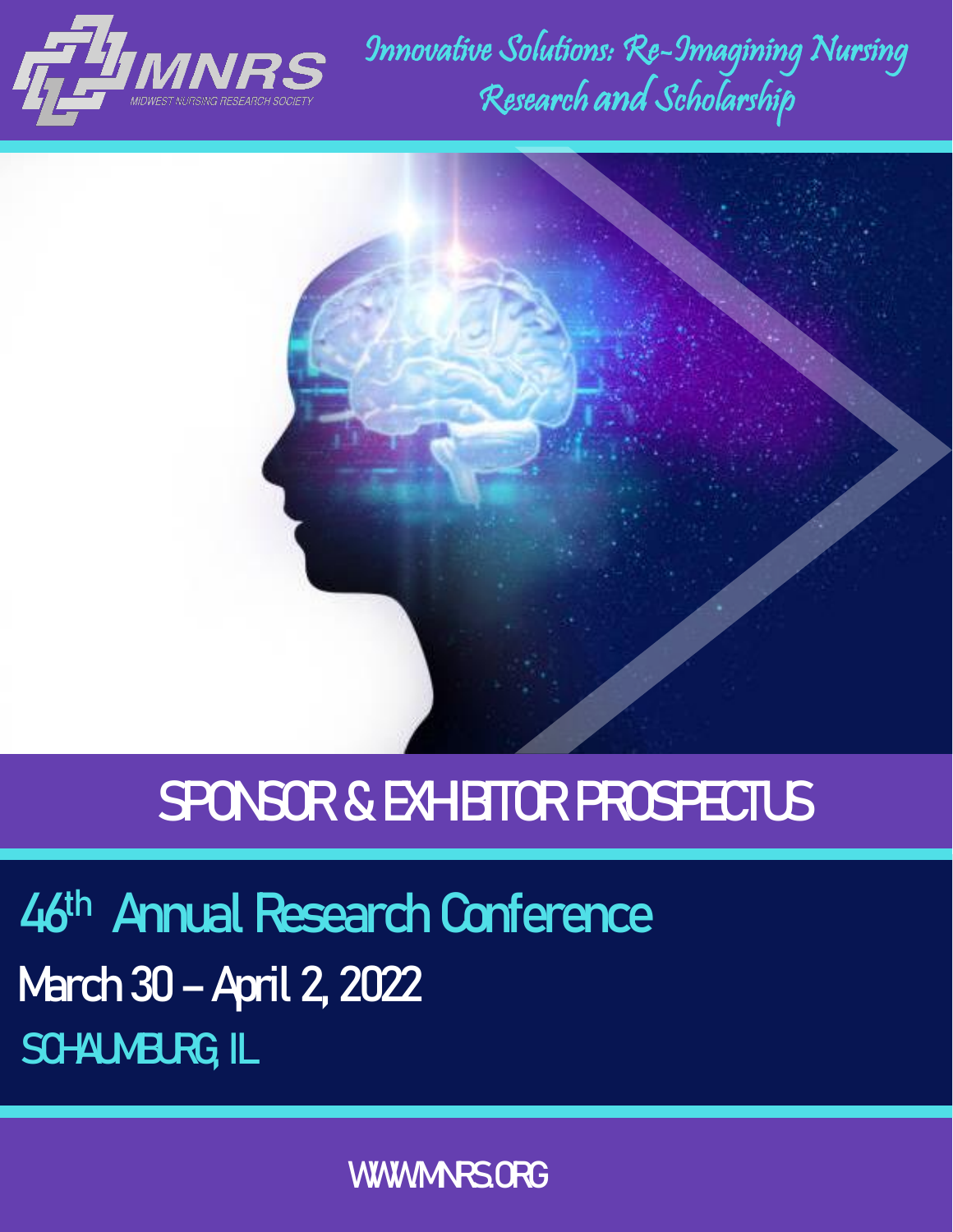

The Midwest Nursing Research Society's (MNRS) 46TH Annual Research Conference convenes on March 30 – April 2, 2022, outside the Chicago area in Schaumburg, IL.

The conference theme this year is **"***Innovative Solutions: Re-Imagining Nursing Research and Scholarship***".**

#### **HOTEL INFORMATION**

**Renaissance Schaumburg Convention Center Hotel** 1551 N Thoreau Dr N Schaumburg, IL 60173

#### **DEMOGRAPHIC INFORMATION**

MNRS attendees include top-level nurse executives, deans, faculty, practicing nurses and students. Please note that the MNRS membership is actively growing and expanding the demographics.

### **ATTENDEE DESIGNATIONS**

**Other Doctorate -EdD,DrPh…**



**ATTENDEE EDUCATION LEVEL**

**Unkown…**



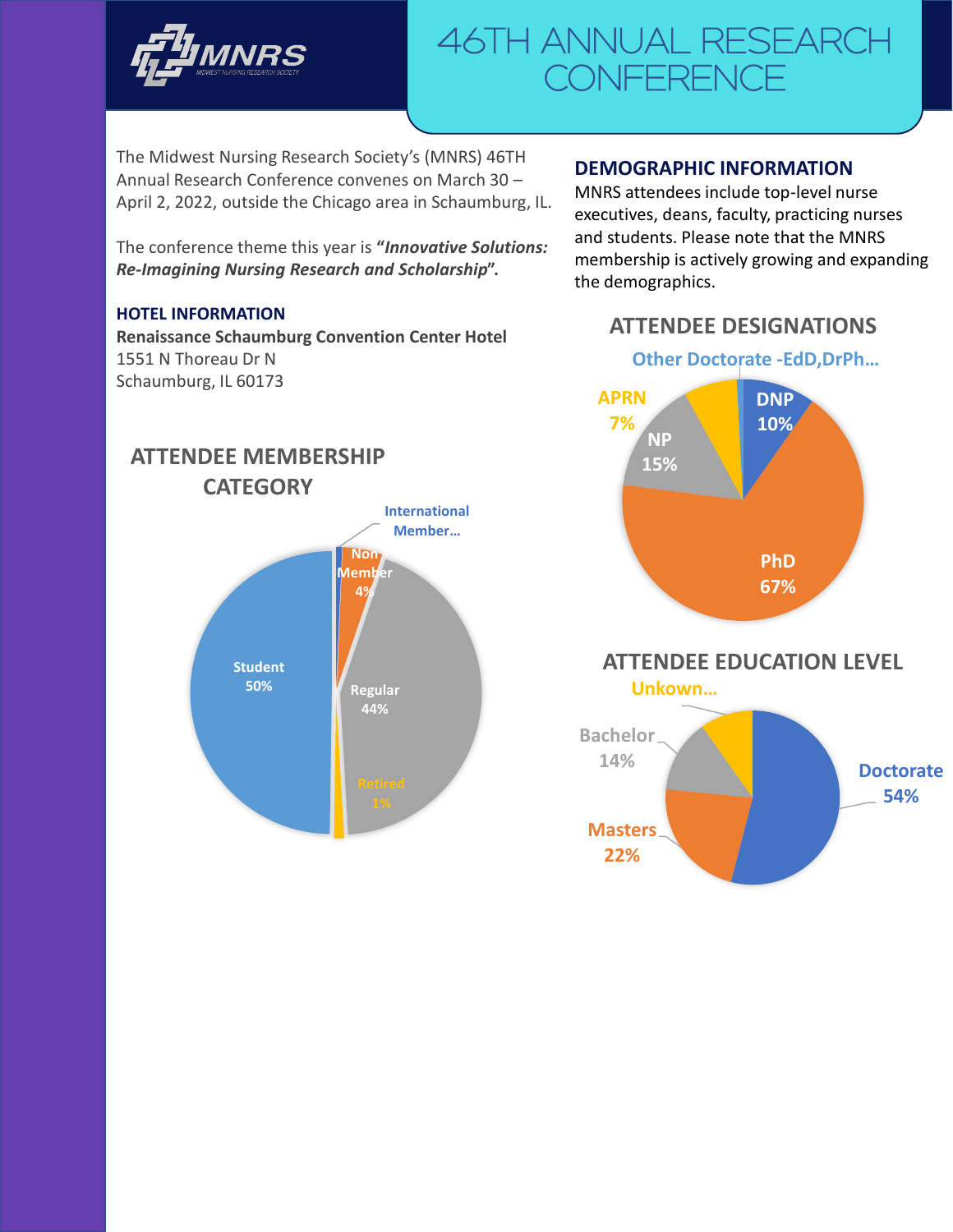

#### **EXHIBIT SPACE FEES\***

**Non-Profit Organizations:** Table Top \$600 10'X10' Booth \$1,000 **For-Profit Organizations:**

Table Top \$1,000 10'X10' Booth \$1,500 *\*Booths and table tops are assigned on a first-come, firstserved basis.*

#### **2022 EXHIBIT HOURS**

*(Includes Receptions and Poster Sessions) \*\*Exhibit Hall hours are subject to change\*\**

Wednesday, March 30 Friday, April 1 2:00 PM – 5:00 PM 3:30 PM – 5:30 PM

#### **EXHIBITOR MOVE-IN EXHIBITOR MOVE-OUT**

#### **Thursday, March 31**

11:30 AM – 1:30 PM Exhibit Hall Open 3:15 PM – 4:45 PM Poster Session 1 6:30 PM – 7:45 PM Host School Reception

#### **Friday, April 1**

12:00 PM – 1:30 PM Exhibit Hall Open 1:45 PM – 3:00 PM Poster Session 2

#### **EXHIBIT SPACE DETAILS**

The exhibit fee includes:

- One (1) complimentary conference registration
- Up to three (3) additional exhibitor passes may be purchased for \$150 each
- Listing in the online program (deadlines apply)
- Recognition/link on the MNRS website
- ID Sign
- **Booth will receive:**
- One (1) skirted table • Two (2) side chairs
- 8' high back drape
- One (1) wastebasket
- 3' high side drape

#### **ELIGIBILITY FOR EXHIBITING**

The purpose of the Midwest Nursing Research Society (MNRS) Annual Conference is to enhance the professional development of our members. Accordingly, MNRS reserves the exclusive and total right to control all aspects of the conduct of the meeting attendees and exhibitors. MNRS specifically reserves the right to determine acceptability of applications for exhibit space.

#### **Applicants must meet all of the following criteria:**

• The products or services to be exhibited are to be of a professional or educational interest/benefit to the attendees.

• The applicant is determined by MNRS to be ethical and reputable, and the goods and services to be exhibited are reasonably believed by MNRS not to be harmful, ineffective or illegal.

#### **CANCELLATION POLICY**

Cancellations received in writing by Friday, November 29, 2021 will be subject to a 50% cancellation fee. There will be no refunds issued after November 29, 2021. In the event the conference is canceled due to circumstances beyond the control of the MNRS or the Renaissance Schaumburg Convention Center Hotel, all booth rental payments will be refunded in full.

#### **REGISTRATION & ADDITIONAL EXHIBITOR ONLY PASSES**

Additional "exhibit hall only" passes are available for \$150 each, limit of three (3). The "exhibit hall only" passes do NOT include admission to conference sessions or meal functions. All exhibitors MUST register in advance using the conference registration site. The Executive Office will share a special registration code with exhibitors to ensure the complimentary pass. All exhibitors registering for the conference onsite will be charged an additional administrative fee.

#### **PAYMENT TERMS**

Full payment is to be remitted with the application. Space is not guaranteed until full payment has been received. Payments are to be made via check (payable to MNRS) or credit card.

#### **ENTERTAINMENT OR SOCIAL FUNCTIONS**

MNRS provides a limited number of complimentary meeting rooms for receptions. Entertainment and/or social functions cannot conflict with the official MNRS Annual Conference program or Exhibit Hall hours. Requests for meeting space must be made via email to MNRS and are first come, first scheduled basis. Any special room sets, A/V and/or food and beverage ordered for functions is the sole responsibility of the hosting organization.

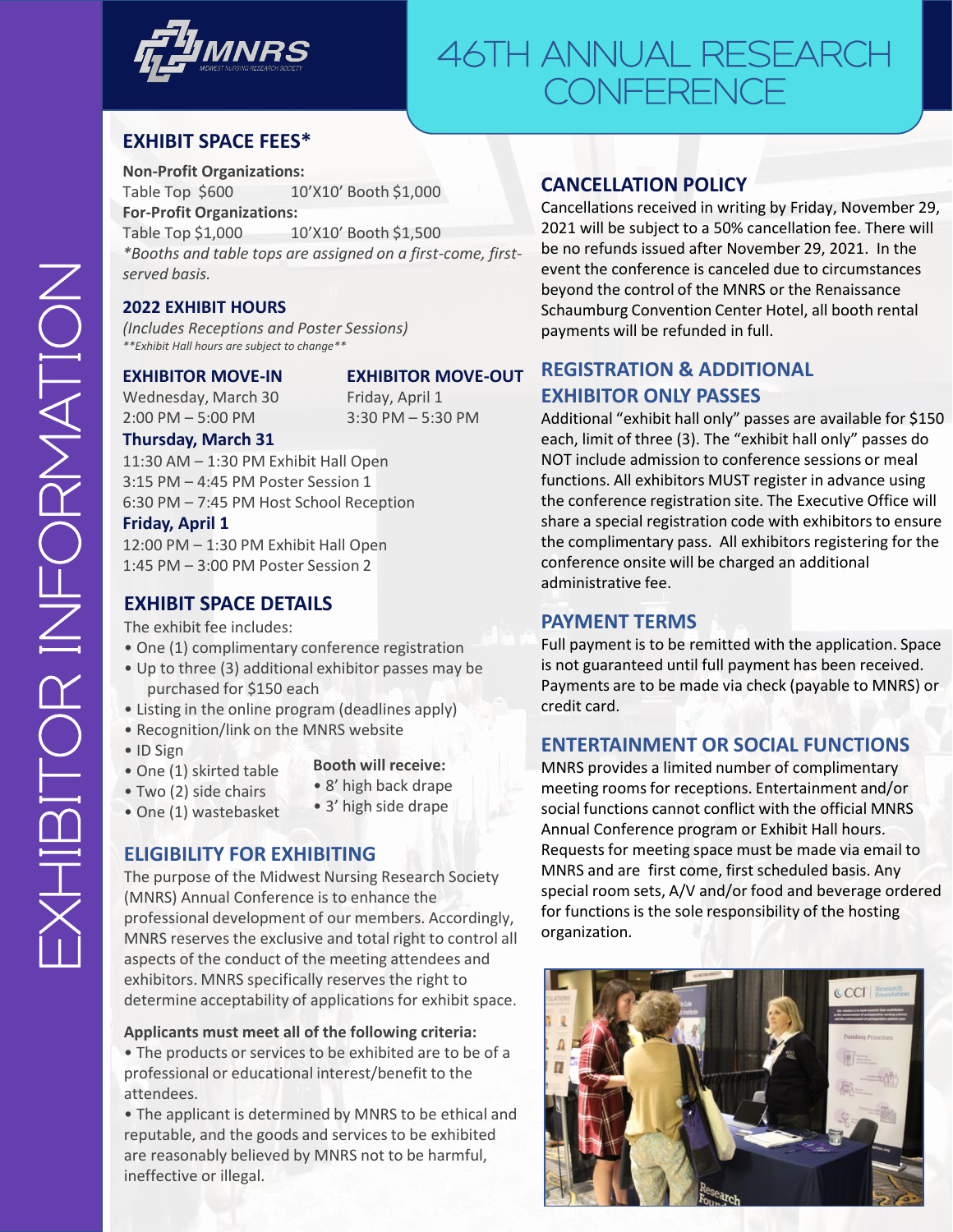

The following advertising opportunities are available for the 46<sup>th</sup> Annual Research Conference. To purchase an ad or attendee bag insert, please complete the ad order section on the Application Form. Advertising specs will be sent to you upon receipt of your application.

#### **1. ELECTRONIC REGISTRATION BROCHURE**

The electronic registration brochure is emailed to more than 6,000 people, including current MNRS members, past members and prospective members. **The deadline for submitting your ad is November 10.**

#### **2. MNRS CONFERENCE ONLINE PROGRAM BOOK**

Organizations have the opportunity to place an advertisement in the MNRS 46<sup>th</sup> Annual Research Conference ONLINE Program Book. There are differing prices for half-page, full page, black & white, or full-color advertisement. All program book advertisers will also have space for the same ad to be viewed within the MNRS 46<sup>th</sup> Annual Research Conference App. Please note that the online program book ads CAN include live links to your institution's website or social media accounts. **The deadline for submitting your ad is January 10, 2022.**



#### **3. WALK-IN SLIDE ADVERTISEMENT**

MNRS will place your predesigned advertisement within the walk-in slides that run before, after, and in-between conference sessions for all three days. This is a highly visible opportunity to spotlight your organization, upcoming seminars/workshops, or open job postings. The fee is \$1,000.

| <b>AD OPPORTUNITY</b>     | <b>REGISTRATION</b><br><b>BROCHURE</b> | <b>ONLINE PROGRAM BOOK</b>       |
|---------------------------|----------------------------------------|----------------------------------|
| <b>Inside Front Cover</b> | \$850 (full color)                     | $$1,000$ (full color)            |
| Inside Back Cover         | \$750 (full color)                     | \$900 (full color)               |
| <b>Outside Back Cover</b> | \$850 (full color)                     | $$1,000$ (full color)            |
| <b>Full Page</b>          | \$700 (full color)                     | \$700 (B&W) / \$850 (full color) |
| <b>Half Page</b>          | \$600 (full color)                     | \$600 (B&W) / \$750 (full color) |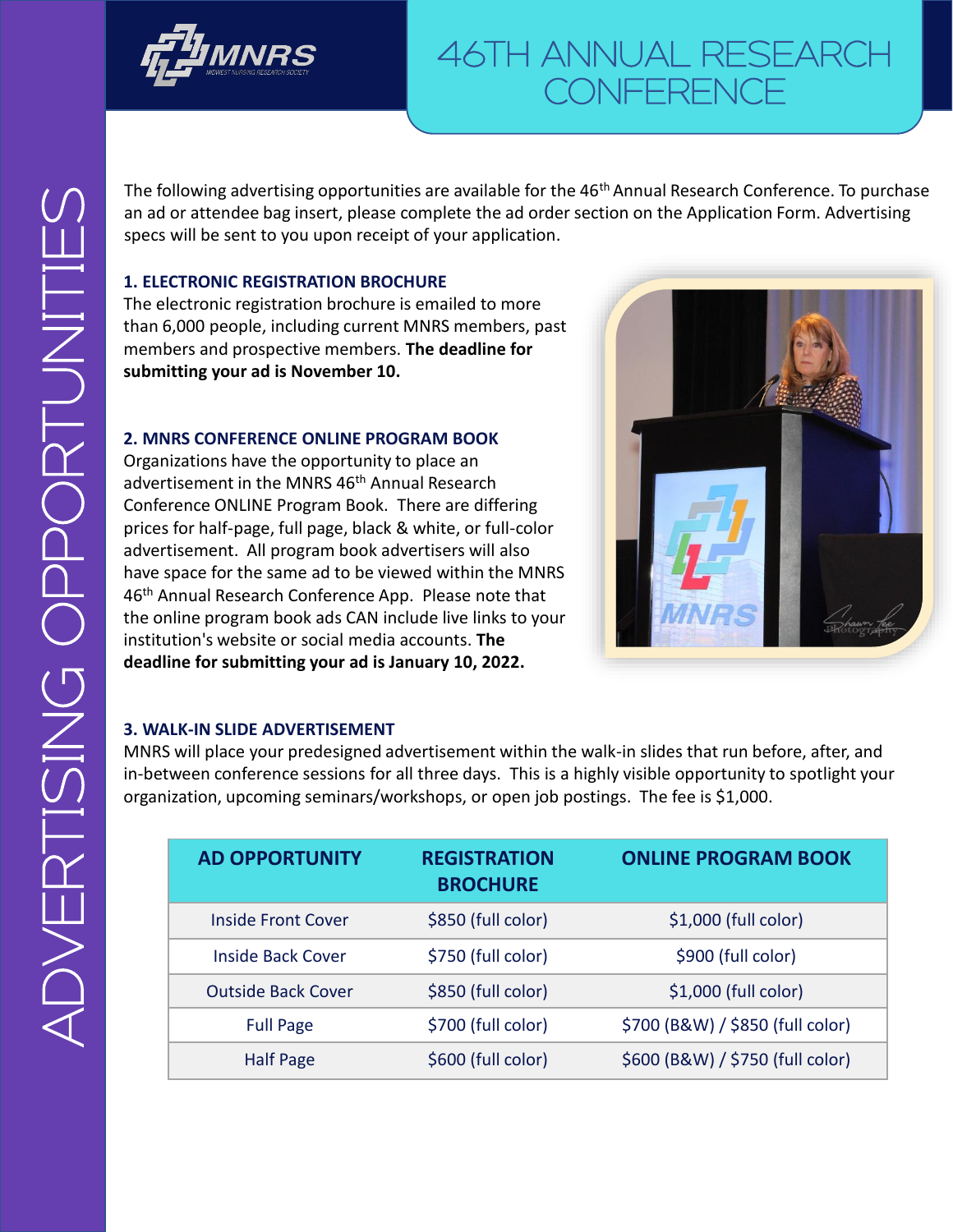



#### **4. ATTENDEE BAG INSERT**

MNRS will place your brochure, pamphlet, etc. in each attendee's tote bag. The fee is \$1,000/insert. It is the advertiser's responsibility to provide the necessary number of copies (approximately 1,100 copies) and ship the inserts directly to the hotel by March 25, 2022. Advertisers are responsible for any shipping and handling charges. Unused materials will not be returned. If insert is larger than 8.5" x 11" or more than 1 page, please contact MNRS for additional pricing options.

#### **5. SEAT DROP**

MNRS will place your brochure, pamphlet, etc. on each attendee's seat prior to both the Opening and Closing Keynote speakers. It is the advertiser's responsibility to provide the necessary number of copies and ship the inserts directly to the hotel by March 25, 2022. Advertisers are responsible for any shipping and handling charges. Unused materials will not be returned. If seat drop is larger than 8.5" x 11" or more than 1 page, please contact MNRS for

additional pricing options.

**Opening Keynote - approx. 1,000 attendees ESN Luncheon - approx. 250 students/earlycareer professionals Closing Keynote - approx. 600 attendees**

#### **6. CONFERENCE EMAIL**

MNRS will include your logo, a small advertisement, and a live link to your website on the bottom of a conference email blast to all MNRS members and friends. MNRS has the right to approve all content and linked information in the blast. The fee is \$1,000

#### **IMPORTANT DATES:**

**Reg Brochure Ads Due October 31, 2021**

**Exhibitor Description Due January 3, 2022**

**Hotel Cut-Off March 9, 2022**

**Exhibitor Move-In April 1, 2022**

**Exhibitor Move-Out April 4, 2022**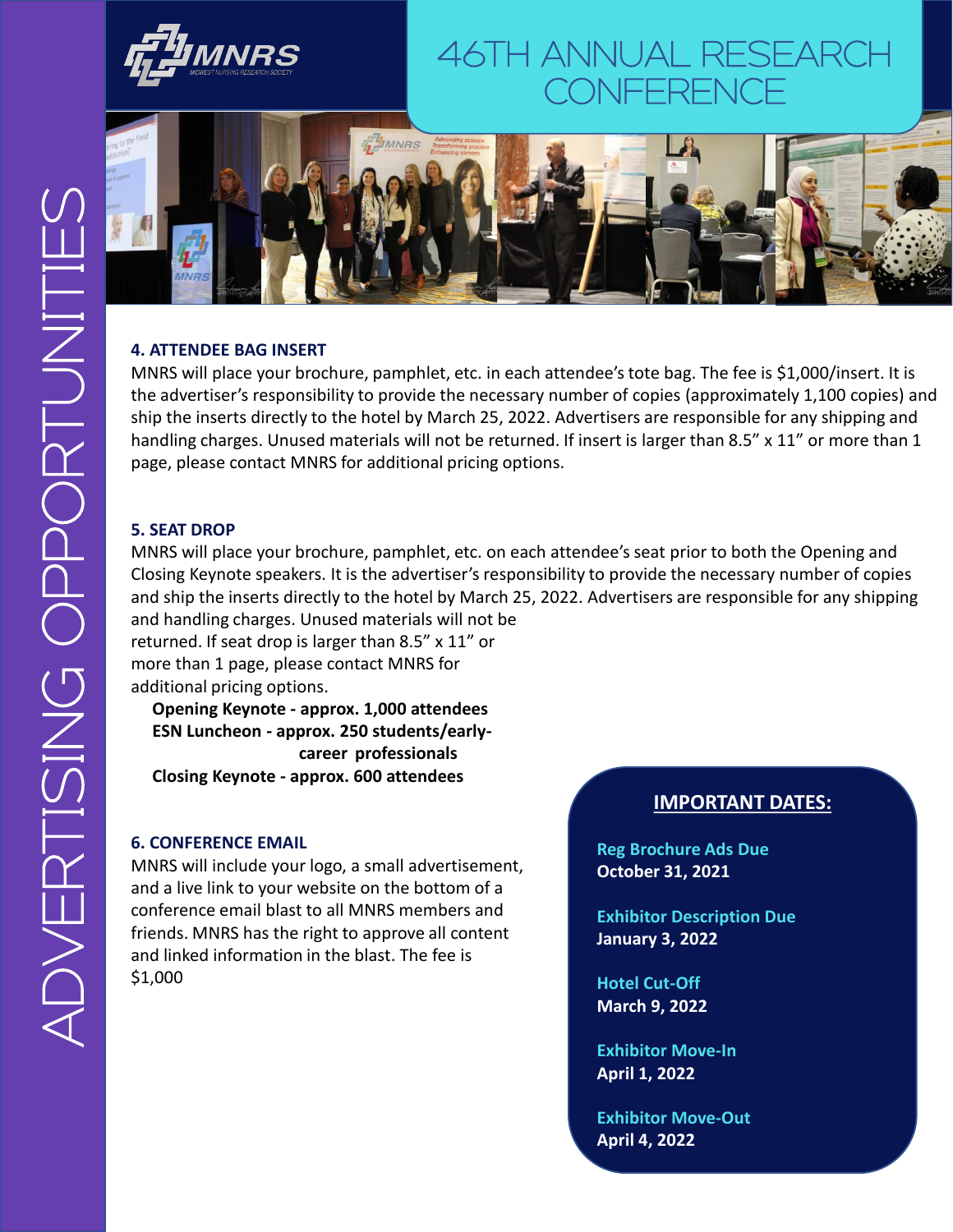

Each sponsor will be recognized:

- on the MNRS website with a link to their home page
- on signage and walk-in slides throughout the conference
- in the Online Program

#### **PLEASE COMPLETE THE APPLICATION FORM AND RETURN WITH PAYMENT IN FULL.**

| <b>SPONSORSHIP</b>                      | <b>EXCLUSIVE</b> | <b>MULTIPLE AVAILABLE</b> |
|-----------------------------------------|------------------|---------------------------|
| <b>FOOD AND BEVERAGE FUNCTIONS</b>      |                  |                           |
| <b>Breakfast</b>                        | \$8,000          | \$4,000(2)                |
| <b>Student Lunch</b>                    | \$8,000          | \$4,000(2)                |
| <b>Water Stations</b>                   |                  | \$1,000 (unlimited)       |
| Pre-Conference Workshop                 | \$5,000          | \$2,500(2)                |
| <b>Business Meeting/Awards Ceremony</b> | \$2,500          |                           |
| <b>PROMOTIONAL ITEMS</b>                |                  |                           |
| <b>Stylus Pen</b>                       | \$2,500          |                           |
| Micro Fiber Cloth                       | \$2,500          |                           |
| Hotel Room Drop                         |                  | \$3,000 (unlimited)       |
| <b>Hotel Room Door Hangers</b>          | \$4,000          |                           |
| <b>Hotel Key Cards</b>                  | \$5,000          |                           |
| Attendee Badge Lanyard                  | \$3,500          |                           |
| <b>Reusable Water Bottle</b>            | \$5,000          |                           |
| Notepad                                 | \$3,500          |                           |
| <b>Tech Taco</b>                        | \$4,000          |                           |
| Pop-Socket                              | \$4,000          |                           |
| Pedometer                               | \$4,000          |                           |
| <b>ADDITIONAL OPPORTUNITIES</b>         |                  |                           |
| Attendee Bag Insert                     |                  | \$1,000 (unlimited)       |
| Seat Drop - Opening Keynote             | \$3,000          |                           |
| Seat Drop - ESN Luncheon                | \$1,000          |                           |
| Seat Drop - Closing Keynote             | \$1,000          |                           |
| <b>Conference Email Blasts</b>          |                  | \$1,000 (unlimited)       |
| Conference Mobile App                   | \$5,000          |                           |